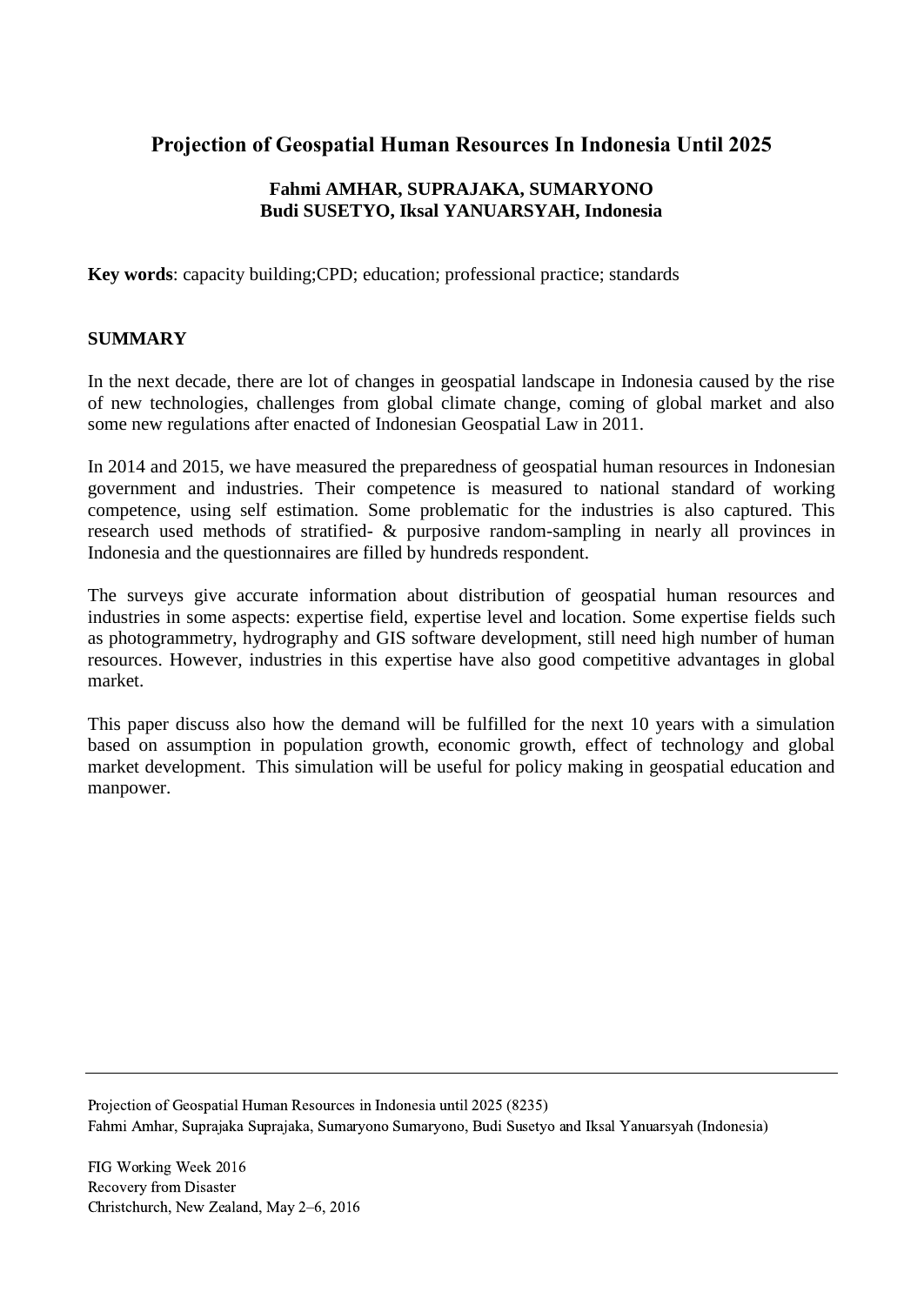## **Projection of Geospatial Human Resources In Indonesia Until 2025**

## **Fahmi AMHAR, SUPRAJAKA, SUMARYONO Budi SUSETYO, Iksal YANUARSYAH, Indonesia**

## **1. INTRODUCTION**

### **1.1 Background**

Indonesian's Geospatial Information Law No. 4 of 2011 (Article 55 & 56) ordered that Industry and human resources of geospatial information have to be competent and certified. In 2013, Geospatial Information Agency of Indonesia (BIG) launched the Indonesian National Working Competence Standards in the field of Geospatial Information (SKKNI-IG), which is the foundation of Competence Based Human Resources Development Management Systems (Badan Nasional Standardisasi Profesi, 2014). The existence of industry and competent human resources in geospatial information is urged to be held since the implementation of the Asean Free Trade in 2015. By the entry into force of the ASEAN Economic Community (AEC) in 2015, Indonesia has still a shortage of Industry and personnel who are competent in the field of Geospatial Information.

GI - Human resources (or GI - manpower) are expected to have a standard of quality that can be measured in the national or international level and be able to compete regionally and globally. They are also expected to grow in line with the dynamics of GI industry that can compete freely and openly. They are (of various levels) have the same opportunity to improve their quality and synergy with the GI's industry and the world of education. GI manpower have to be full supported by the education-world as a producer of human capital, by adjusting and sharpening academic curriculum tailored to GI-industry needs.

The population of Indonesia is about 240 million, one-third of the population of the ASEAN, and the productive population of Indonesia in 2020 will reached 60% (IMF, 2014). In 2013, there are about 4000 GI-manpower working in the government, geospatial industry, NGOs, vocational schools, and universities (Amhar, F. et al 2015). The availability of GI-manpower is still uneven and concentrated in Java (especially Jakarta and its surrounding). There are not so much certified GI - manpower, however certificate of competency is a tool for competitiveness. Job opportunities for local GI-manpower is increasingly narrow because of the ease requirements for foreign GImanpower working in Indonesia.

## **1.2 Research Objectives**

Research Objectives are (1) to capture the existing situation of geospatial information manpower in Indonesia, their distribution , competence type and competence level; (2) to make prediction about need of geospatial information manpower in the next 10 years. The result of prediction could give a

Projection of Geospatial Human Resources in Indonesia until 2025 (8235)

Fahmi Amhar, Suprajaka Suprajaka, Sumaryono Sumaryono, Budi Susetyo and Iksal Yanuarsyah (Indonesia)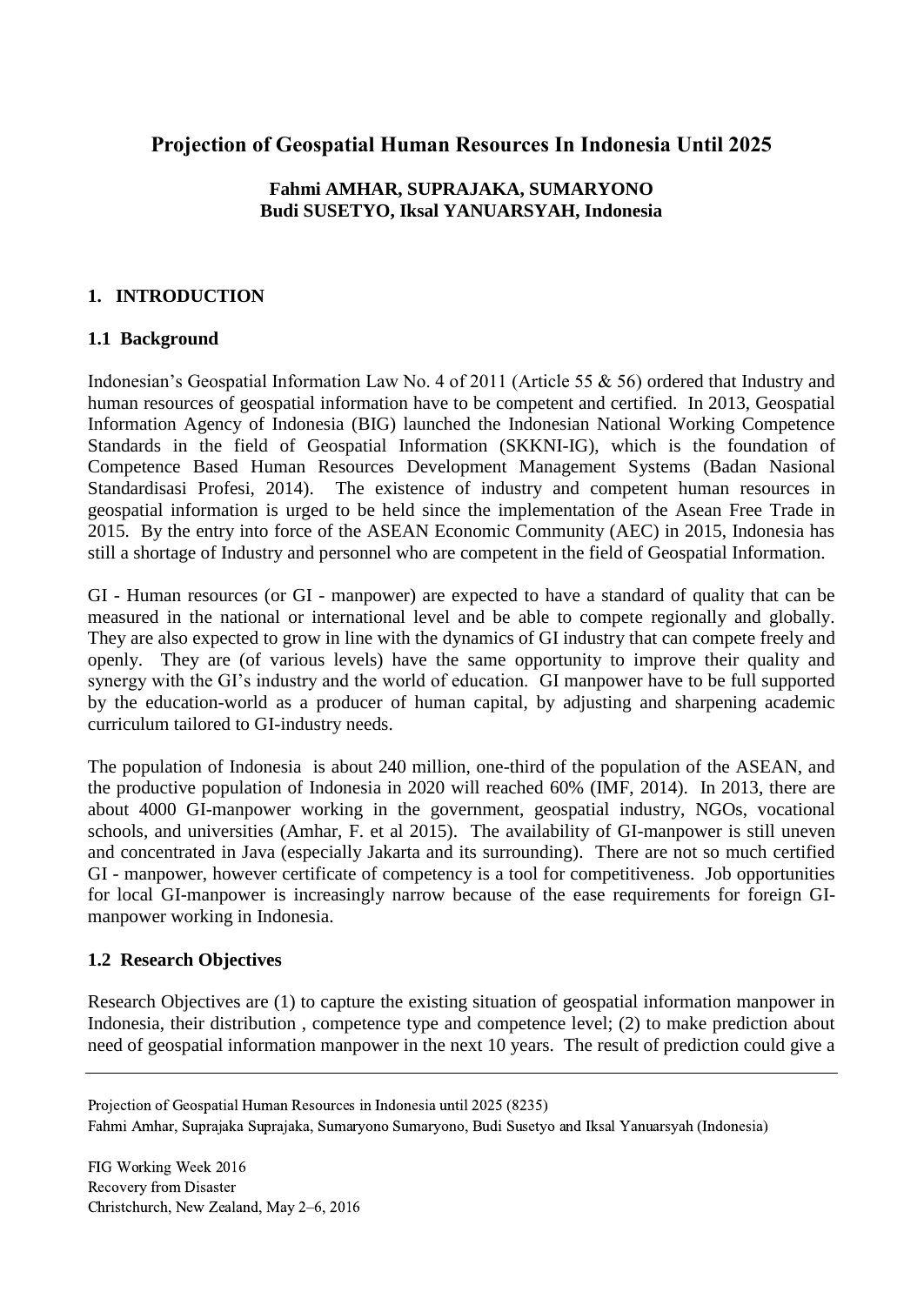benchmark for the education sector, how to fulfill the manpower gap and which competence type and level which they should have

## **2. MATERIAL & METHODS**

In Indonesia we have already the national standard of working competence in geospatial information, but the certification and accreditation is not yet running. Therefore it is also difficult to count the certificate bearer. We decided to uses self estimation in form of questionnaire (Carmeli, A. & Freund, A. 2004). The respondents should select which competence indicator they have. The indicators are taken from the standard of working competence. From the answers, we can conclude which competence's type and competence's level the respondent has. There are 6 competence types, i.e. Terrestrial Surveying, Hydrography, Photogrammetry, Remote Sensing, GIS and Cartography The competence level is divided in 9 levels, but in this research, only level 3 to level 9 will be practically effective. The research used stratified- & purposive random-sampling in nearly all provinces in Indonesia and the questionnaires are filled by hundreds respondent. The cities of respondents are classified using its population density. It is assumed that denser populated cities have more geospatial problematic and also geospatial job opportunities. We like to see how good is the problem well distributed.

For the simulation the need and demand of GI-manpower in the future, we can assume that the population growth according the Central Statistics Agency is 1.9%, the domestic economic growth is 3%, the impact of regional free trade area is about -1% and the impact of technological efficiency is also -1%.

## **3. RESULTS & DISCUSSION**

## **3.1. Existing Situation**

This survey gives a portrait in Table 3-1 that GI manpower is dominated by Vocational High School graduates and mostly in Central Government Offices (especially Land Offices) and GI-industries. Many other industry such as in mining, agro-forestry or real estate take their GI-manpower from GI-industries in contractual base.

| <b>Workplaces</b> | <b>Educational Level</b>                                                                                                                                      |     |       |                                 |  |  |  |  |
|-------------------|---------------------------------------------------------------------------------------------------------------------------------------------------------------|-----|-------|---------------------------------|--|--|--|--|
|                   | <b>VHS</b>                                                                                                                                                    |     |       | <b>Post</b><br><b>Graduates</b> |  |  |  |  |
|                   | 1.872                                                                                                                                                         |     | 1.144 | 67                              |  |  |  |  |
|                   | 79                                                                                                                                                            | 237 | 948   | 316                             |  |  |  |  |
|                   | 60                                                                                                                                                            |     | 319   | 20                              |  |  |  |  |
|                   | 17                                                                                                                                                            | 11  | 84    | $\theta$                        |  |  |  |  |
|                   | 26                                                                                                                                                            |     | 71    |                                 |  |  |  |  |
|                   | <b>Central Government Offices</b><br>Cities / Municipalities Offices<br><b>States Own Enterprises</b><br>Mining Industries<br><b>Agro-Forestry Industries</b> |     |       | <b>Vocational Bachelor</b>      |  |  |  |  |

**Table 3-1** Distribution of GI manpower according education level and workplaces.

Projection of Geospatial Human Resources in Indonesia until 2025 (8235)

Fahmi Amhar, Suprajaka Suprajaka, Sumaryono Sumaryono, Budi Susetyo and Iksal Yanuarsyah (Indonesia)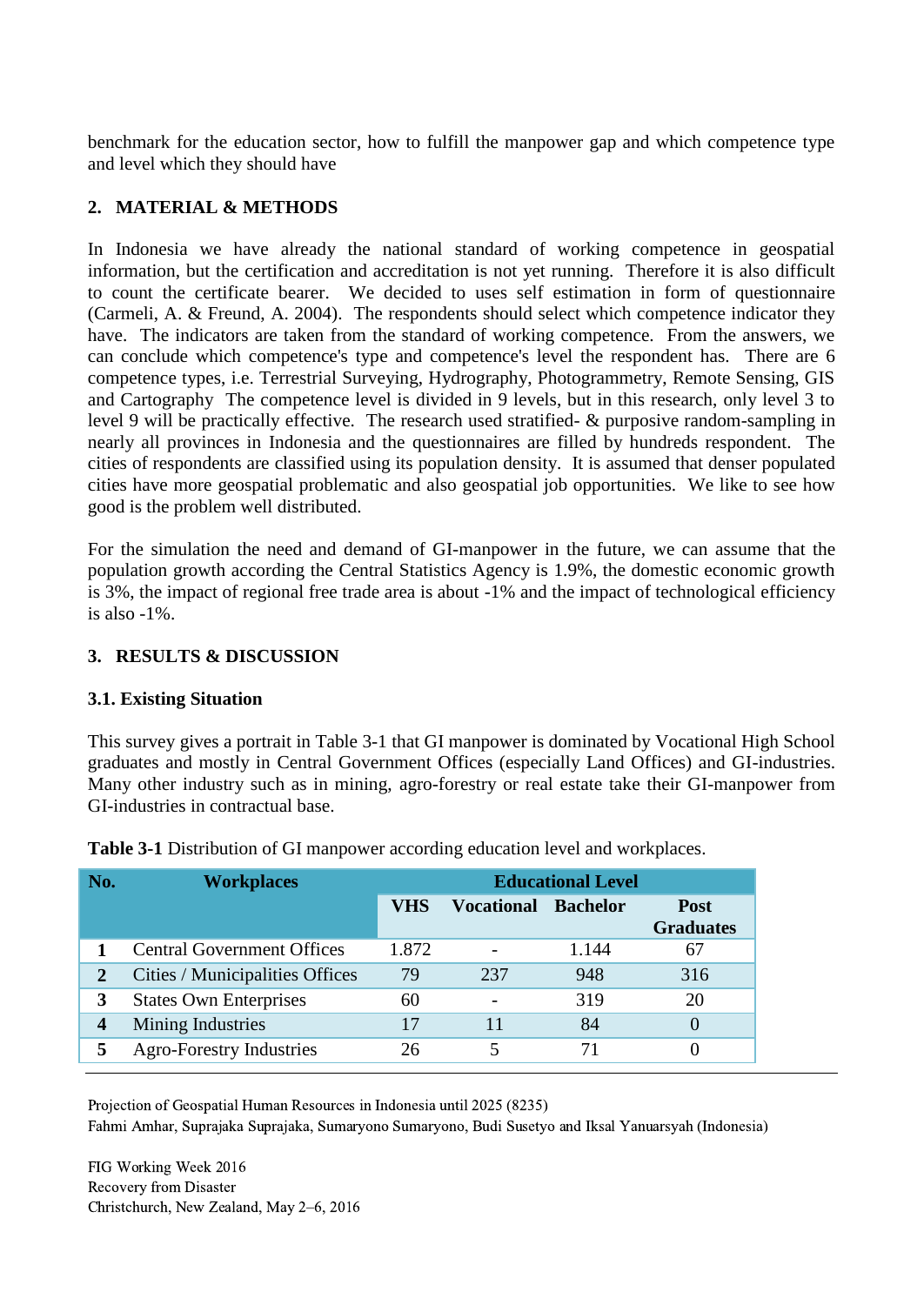| <b>Real Estate Industries</b>        | 21    | 14  | 106   |    |
|--------------------------------------|-------|-----|-------|----|
| Geospatial Information<br>Industries | 1.712 | 86  | 999   |    |
| <b>Cities Consultant Offices</b>     | つつ    |     | 175   |    |
| NGO                                  |       | 14  | 56    | 14 |
| <b>Total (8.584)</b>                 | 3.817 | 382 | 3.903 |    |

Since Java Island is most populated and best developed island of Indonesia, it is not astonish when also Java have the most number (82%) of GI manpower (see Fig. 3-1)



**Fig 3-1** Procentages of GI-manpower availability in big islands

According to working field, big number the existing GI manpower in Indonesia are working in surveys & mapping (41%), followed by research and development (16%), spatial planning (13%) and land cadaster (12%).



**Fig 3-2** Procentages of GI-manpower in working fields

Projection of Geospatial Human Resources in Indonesia until 2025 (8235) Fahmi Amhar, Suprajaka Suprajaka, Sumaryono Sumaryono, Budi Susetyo and Iksal Yanuarsyah (Indonesia)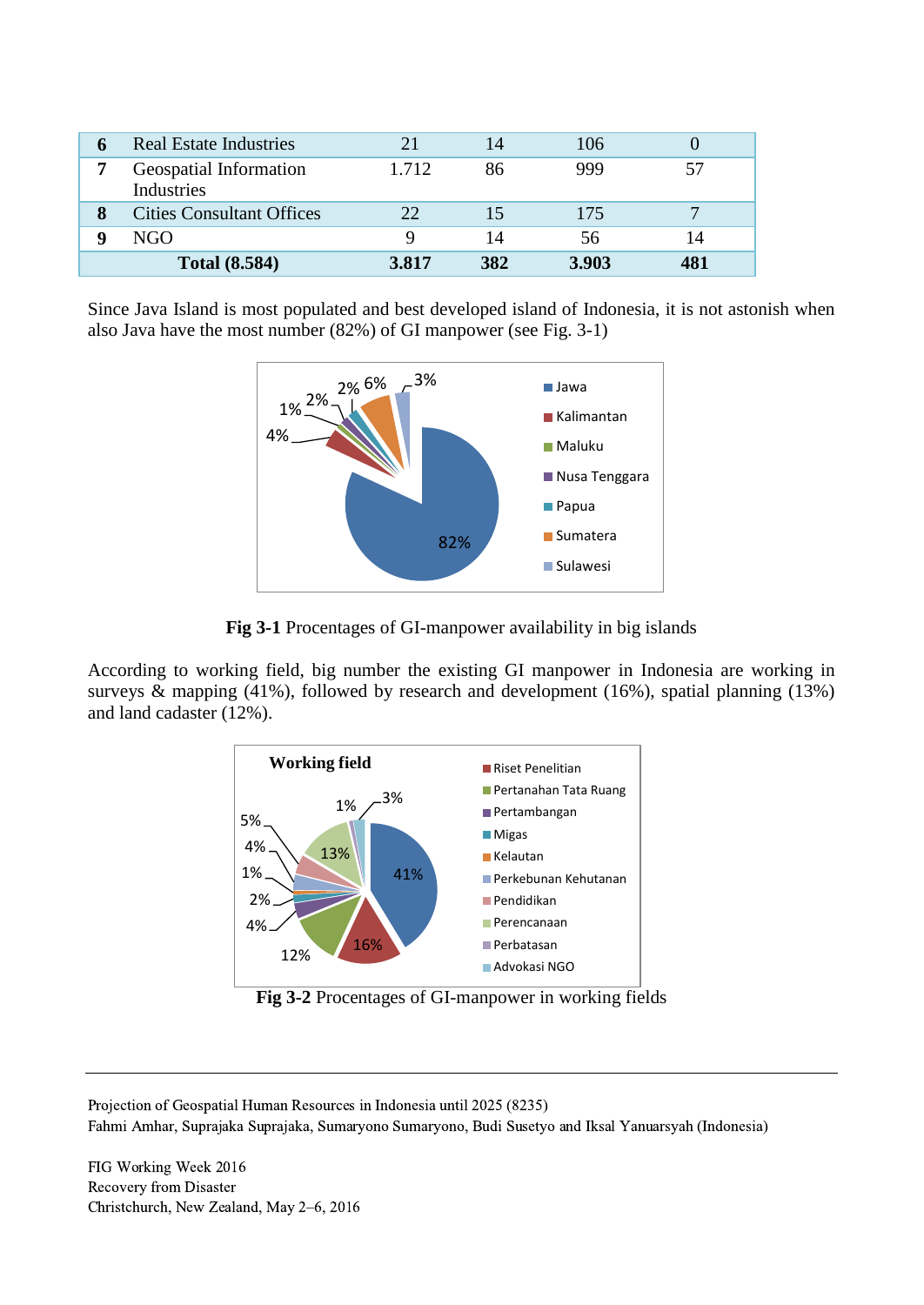After self estimation using questionnaires, we got the competence type and competence level of all GI manpower (Table 3-2).

| <b>Competence Level</b>      | Operator | Analyst |          |                | Expert         |   |  |
|------------------------------|----------|---------|----------|----------------|----------------|---|--|
|                              |          |         | 5        | $\mathbf b$    |                | 8 |  |
| <b>Terrestrial Surveying</b> |          |         |          | 10             |                |   |  |
| Hydrography                  |          |         | 3        | 3              | $\overline{4}$ |   |  |
| Photogrammetry               |          | 3       |          |                |                |   |  |
| <b>Remote Sensing</b>        |          |         | $\theta$ | $\overline{4}$ | 3              |   |  |
| <b>GIS</b>                   | 13       |         |          | 10             |                |   |  |
| Cartography                  |          |         |          |                | ി              |   |  |

Table 3-3 Profile of respondent according competence type and competence level

#### **3.2 Prediction**

The result of simulation is in the table 3-4 give the number of manpower gap to be fulfill both from VHS or from universities. In table 3-5, the manpower gap will be breakdown in 6 competence type.

|      | raoic o Tricogn or Ocoopana miorimation manpower omnumion |                 |                 |                 |                    |  |  |  |  |  |  |
|------|-----------------------------------------------------------|-----------------|-----------------|-----------------|--------------------|--|--|--|--|--|--|
| Year | <b>Need</b>                                               | <b>Manpower</b> | <b>Manpower</b> | <b>Manpower</b> | <b>Fulfillment</b> |  |  |  |  |  |  |
|      | <b>Projection</b>                                         | availability    | gap             | fulfillment     | plan               |  |  |  |  |  |  |
| 2015 | 31,500                                                    | 8,584           | 22,917          |                 | 22,917             |  |  |  |  |  |  |
| 2016 | 32,414                                                    | 11,084          | 23,830          | 2,500           | 21,330             |  |  |  |  |  |  |
| 2017 | 33,353                                                    | 13,584          | 22,270          | 2,500           | 19,770             |  |  |  |  |  |  |
| 2018 | 34,321                                                    | 16,084          | 20,737          | 2,500           | 18,237             |  |  |  |  |  |  |
| 2019 | 35,316                                                    | 18,584          | 19,233          | 2,500           | 16,733             |  |  |  |  |  |  |
| 2020 | 36,340                                                    | 21,084          | 17,757          | 2,500           | 15,257             |  |  |  |  |  |  |
| 2021 | 37,394                                                    | 23,584          | 16,311          | 2,500           | 13,811             |  |  |  |  |  |  |
| 2022 | 38,479                                                    | 26,084          | 14,895          | 2,500           | 12,395             |  |  |  |  |  |  |
| 2023 | 39,594                                                    | 28,584          | 13,511          | 2,500           | 11,011             |  |  |  |  |  |  |
| 2024 | 40,743                                                    | 31,084          | 12,159          | 2,500           | 9,659              |  |  |  |  |  |  |

Table-3-4 Result of Geospatial Information Manpower Simulation

Table 3-5 Projection of National Demand of Geospatial Information Manpower

|              | Terrestr   |                       | Hydrogr |  | Photogr                                                              |  | RemSens |  | <b>GIS</b>          |  | Carto                   |     |
|--------------|------------|-----------------------|---------|--|----------------------------------------------------------------------|--|---------|--|---------------------|--|-------------------------|-----|
| Year $\vert$ | <b>VHS</b> | <b>BSc</b>            |         |  | VHS BSc VHS BSc                                                      |  |         |  |                     |  | VHS BSc VHS BSc VHS BSc |     |
|              |            |                       |         |  | 2015 5,322 2,281 123 288 2,622 1,748 657 986 2,745 4,118 1,014 1,014 |  |         |  |                     |  |                         |     |
|              |            |                       |         |  | 2016 4.953 2.123 115 268 2.440 1.627 612 918 2.555 3.833             |  |         |  |                     |  | 943                     | 943 |
| 2017         |            | $ 4,591 \t1.968 $     |         |  | $106 \quad 248 \quad 2,262 \quad 1,508 \quad 567$                    |  |         |  | 851 2,368 3,552     |  | 874                     | 874 |
| 2018         |            | $ 4,235 \quad 1,815 $ |         |  | 98 229 2,086 1,391                                                   |  |         |  | 523 785 2,185 3,277 |  | 807                     | 807 |

Projection of Geospatial Human Resources in Indonesia until 2025 (8235)

Fahmi Amhar, Suprajaka Suprajaka, Sumaryono Sumaryono, Budi Susetyo and Iksal Yanuarsyah (Indonesia)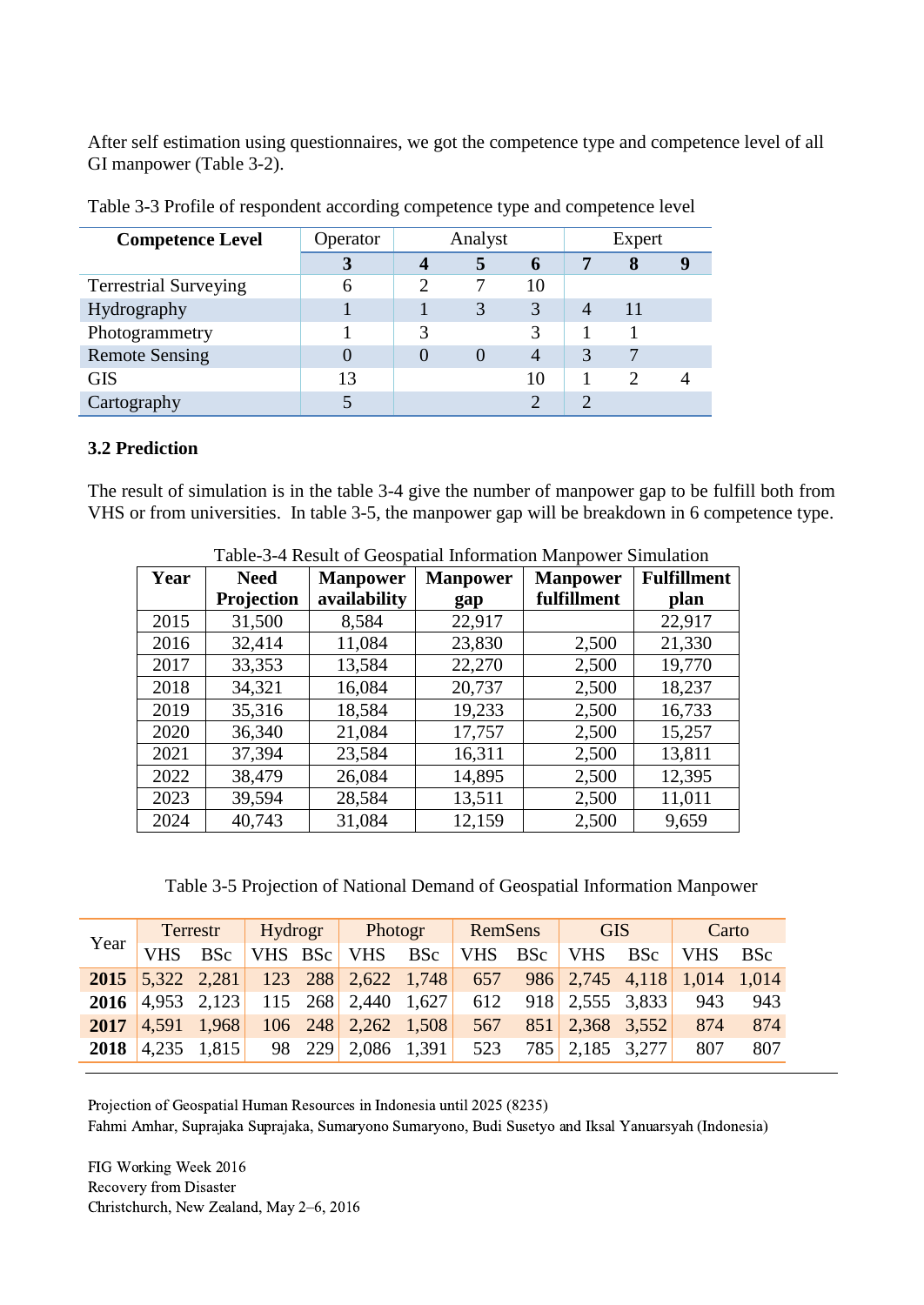|      | Terrestr   |               | Hydrogr |        | Photogr            |            | RemSens    |            | <b>GIS</b>      |            | Carto      |            |
|------|------------|---------------|---------|--------|--------------------|------------|------------|------------|-----------------|------------|------------|------------|
| Year | <b>VHS</b> | <b>BSc</b>    | VHS BSc |        | <b>VHS</b>         | <b>BSc</b> | <b>VHS</b> | <b>BSc</b> | <b>VHS</b>      | <b>BSc</b> | <b>VHS</b> | <b>BSc</b> |
| 2019 |            | $3,886$ 1,665 |         |        | 90 210 1,914 1,276 |            | 480        |            | 720 2,004 3,006 |            | 740        | 740        |
| 2020 | 3,543      | 1,518         |         | 82 192 | $1,745$ 1,164      |            | 438        | 657        | 1,828 2,741     |            | 675        | 675        |
| 2021 | 3,207      | 1,374         |         |        | 74 173 1,580       | 1,053      | 396        |            | 594 1,654 2,481 |            | 611        | 611        |
| 2022 | 2,878      | 1,234         |         |        | 67 156 1,418       | 945        | 356        |            | 533 1,485 2,227 |            | 548        | 548        |
| 2023 | 2,557      | 1,096         |         | 59 138 | 1,260              | 840        | 316        |            | 474 1.319 1.978 |            | 487        | 487        |
| 2024 | 2,243      | 961           |         | 52 121 | 1,105              | 737        | 277        |            | 416 1,157 1,736 |            | 427        | 427        |

Annotation: TERRESTR (Terrestrial Survey), HYDROGR (Hydrography), FOTOGR (Photogrammetry),

REMSENS (Remote Sensing), GIS (Geographical Information System), CARTO (Cartography & Spatial Multimedia),

 $VHS = Voca$ tional High School, BSc = University's Bachelor degree.

From this simulation we can see that the largest gap will be in GIS followed by photogrammetry. It seem in corresponding with common sense. Photogrammetry, which is recently more popular with UAV and drone, and also with laser scanning, lidar and radar, is more demanded but in otherwise more difficult to learn. In the other side, GIS will be more involved in large area of new applications.

#### **4. CONCLUSION**

The surveys give accurate information about distribution of geospatial human resources and industries in some aspects: expertise field, expertise level and location, Some expertise fields such as photogrammetry and GIS software development, still need high number of human resources, However, industries in this expertise have also good competitive advantages in global market,

## **REFERENCES**

- Amhar, F., Narieswari, L., Priyadi, S. (2015): Needs And Availability Of Geospatial Information Personnel In Indonesia. FIG Proceeding 2015, Sofia, Bulgaria.
- Amhar, F., Wijanarto, A.B. (2009): Scale An Initial Quality Indicator Map Spatial Planning. Bakosurtanal, isbn 978-979-26-6963-3
- Badan Nasional Standardisasi Profesi (2014): Standar Kompetensi Kerja Nasional Indonesia (SKKNI) bidang Informasi Geospasial – (Indonesian National Working Competence Standard in field Geospatial Information).
- Carmeli, A., Freund, A. (2004): Work Commitment, Job Satisfaction, and Job Performance: An Empirical Investigation,International Journal of Organization Theory and Behavior; Fall 2004;7, 3;ABI/INFORM Research pg. 289

IMF (2014): Report for Selected Countries and Subjects. http://www.imf.org.

Projection of Geospatial Human Resources in Indonesia until 2025 (8235)

Fahmi Amhar, Suprajaka Suprajaka, Sumaryono Sumaryono, Budi Susetyo and Iksal Yanuarsyah (Indonesia)